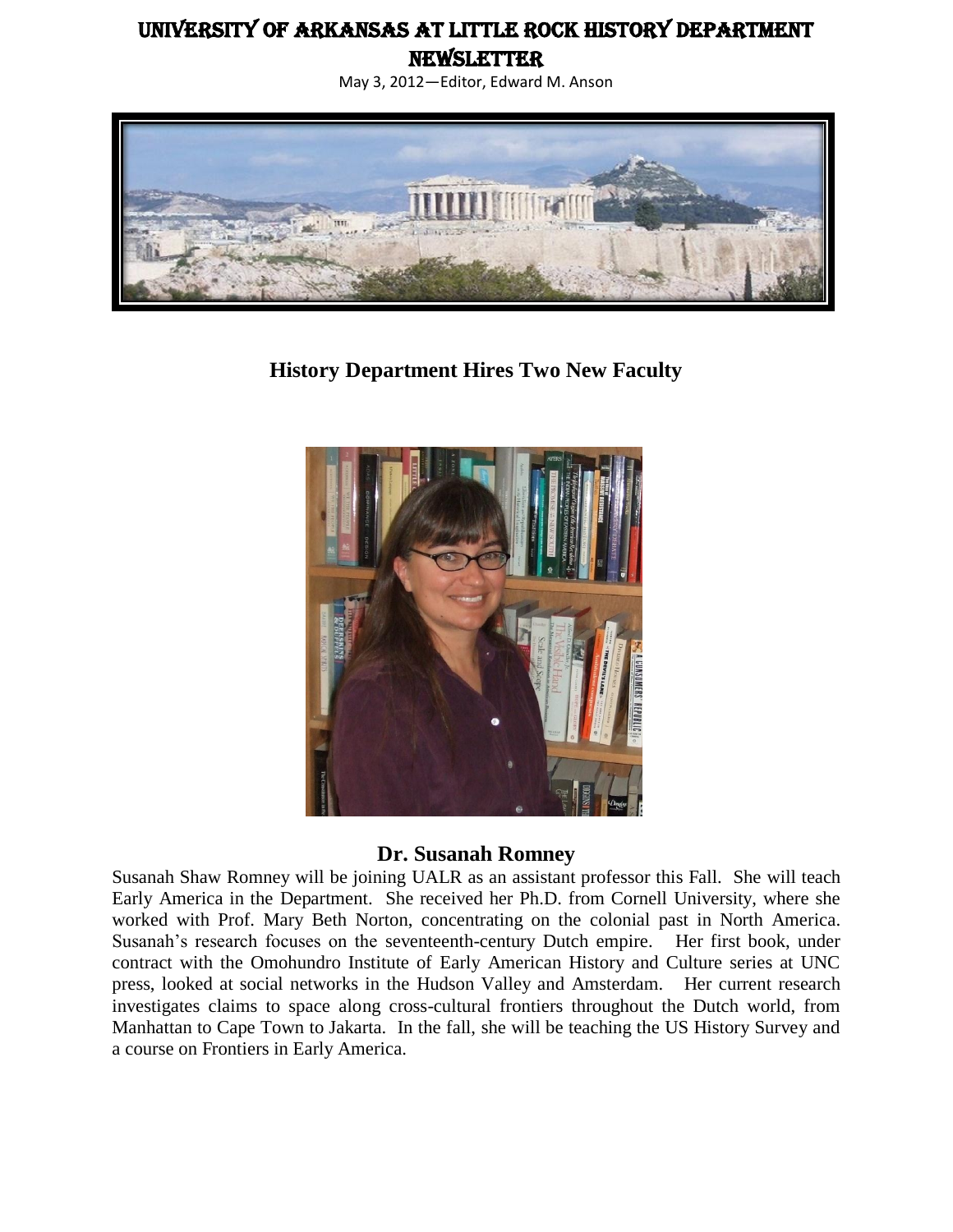

## **Dr. Barclay Key**

Also joining the faculty of the History Department this Fall is Barclay Key (Ph.D., University of Florida, 2007), who for the past four years has taught African American History and the History of the American South at Western Illinois University. Dr. Key is the past recipient of a Fulbright Lecturing Award to Poland for 2009-2010. *Race and Restoration: Churches of Christ and the Black Freedom Struggle* is currently under contract with American History and Culture series at Louisiana State University Press. Dr. Key is currently working on a manuscript tentatively titled, "The Colors of Confession: Racial Reconciliation during the Long Civil Rights Movement."

## **History Majors Receive Scholarships and Awards**

Richard B. Dixon Scholarships went to Stephanie Mantell (\$3000), Cody Berry (\$2000) and Ashlyn Escalante (\$2000). Those receiving the Craig E. Powell Memorial Awards were James Overturf (\$3000), Samuel Cate (\$2000), Kasondra Adkins (\$2000), and James Lloyd (\$2000). Mason Qualls received the Booker Worthen Memorial Scholarship (\$3000), and the Dr. Edward Madden and Lucy Dorothy Anson III Award for the Best Graduating Senior (\$200), to Sarah Dunlap.

History students also fared very well in the recent Undergraduate and Graduate Research Expos on April 16. Sarah Dunlap, advised by Dr. Maguire, won Third Prize in the Undergraduate Social Science Category for her poster on press coverage of the Iranian hostage crisis. Ms. Dunlap has also received a Middle East Studies fellowship from U of A Fayetteville, where she plans to pursue her MA. Maxwell Deaton, advised by Dr. Kaiser, won an Honorable Mention in the Undergraduate Humanities Category for his poster on Dietrich Bonhoeffer.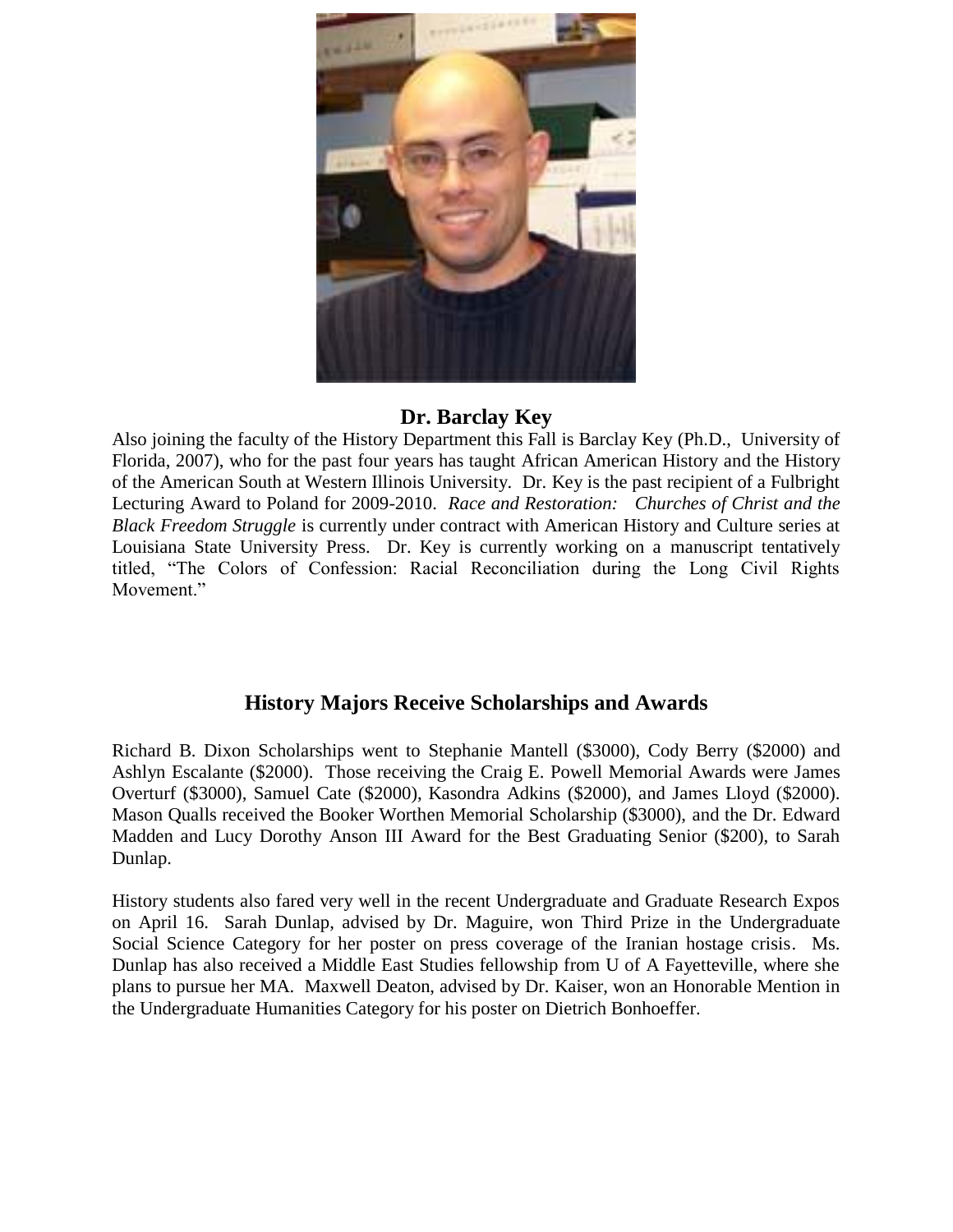## **The "History and Geography of China" course takes students to China**



During Spring Break 2012, Dr. Jeff Kyong-McClain, Dr. Jess Porter and Dr. John Kirk led thirteen undergraduate students (from History and other departments in the College of Arts, Humanities and Social Sciences) on a ten-day tour of the People's Republic of China. The trip was in conjunction with Dr. Kyong-McClain and Dr. Porter's course, the History and Geography of China, which was taught in part in a UALR classroom and part overseas. Participants learned about ethnic and regional diversity, urbanization, modernization and the place of historical memory in contemporary China. The group began the tour in southwestern China's leading metropolis, Chengdu, where they visited the Panda Research Base, Sanxingdui bronze-age site museum and the Daoist Qingcheng Mountain. The group then spent two days at UALR's partner institution, Southwest University of Science and Technology in Mianyang, where they toured the Beiquan Earthquake site and engaged in cultural exchange with SWUST students, learning traditional Chinese art, music and martial arts from new friends. From there, the party moved to Xi'an and visited the Terra Cotta Warriors and the Muslim Quarter of the Old City. The last stop was Beijing, where students toured the Temple of Heaven, the Forbidden City, the Great Wall and the 798 Arts District. For most of the trip, the group relied on public transportation and ate at small local eateries, and so obtained some small sample of "daily life" in China. By the end of the trip, the students were impressed both by China's long history, and by China's rapid modernization, but also well aware of the environmental and human costs of the growth. All were awakened to the urgent need for Americans (and Chinese) to avoid parochialism in worldviews, and several students intend to contribute to further Sino-U.S. exchange by returning to China for either the short or long term.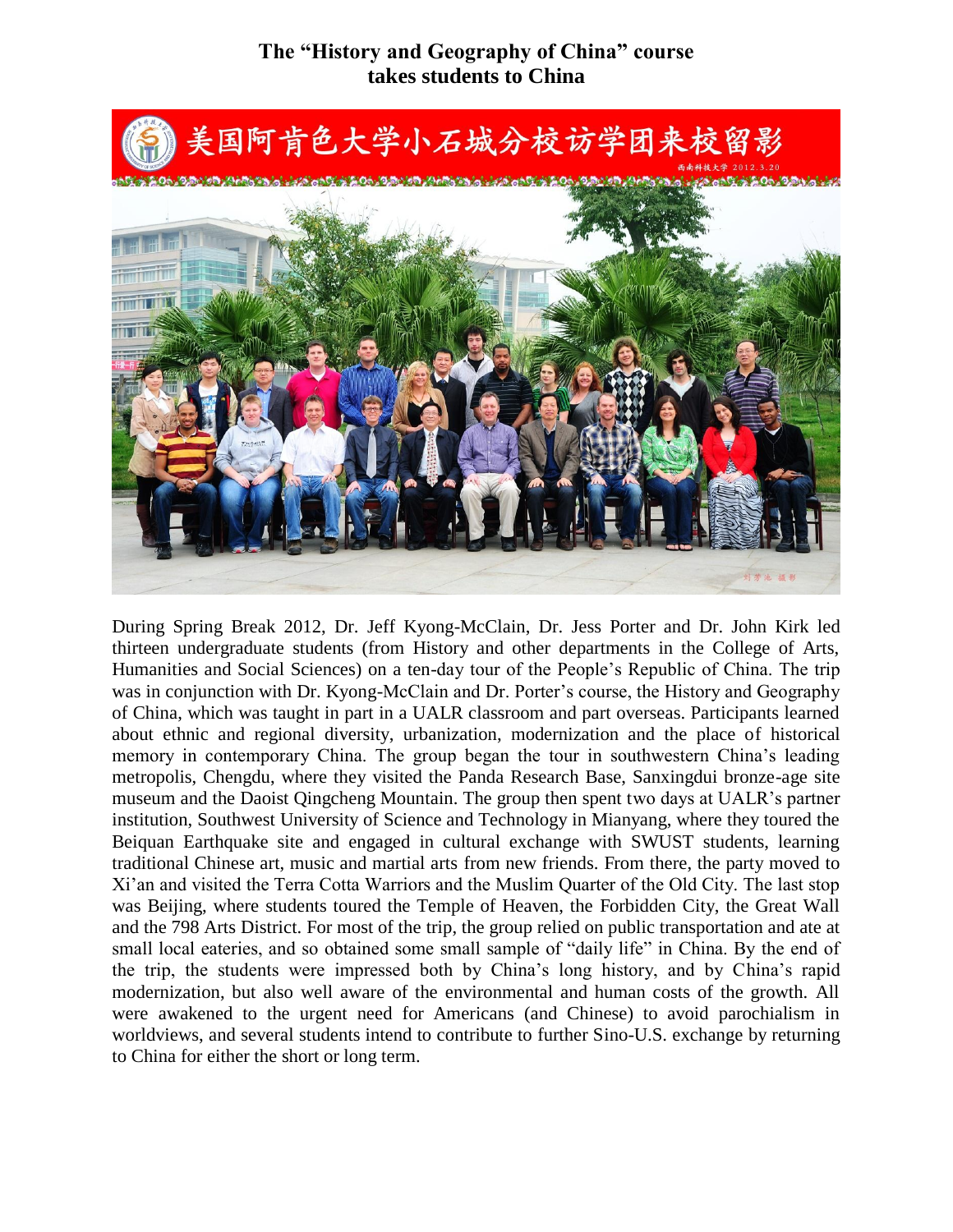

The UALR History Department has played a major role in the Rockefeller Centennial Celebration events to mark the one-hundredth year of former governor Winthrop Rockefeller's birth. History faculty member and Dean of the College of Arts, Humanities and Social Sciences Deborah Baldwin is co-chair of the event alongside Winthrop Rockefeller Institute CEO Christy Carpenter. Department Chair John Kirk is also a member of the Centennial Coalition Executive Committee.

At the end of March, Dr. John Kirk wrote a piece on [Rockefeller's 1966 gubernatorial election](http://www.arktimes.com/arkansas/the-election-that-changed-arkansas-politics/Content?oid=2140398)  [victory](http://www.arktimes.com/arkansas/the-election-that-changed-arkansas-politics/Content?oid=2140398) in the *Arkansas Times* special edition on the ["The Legacy of Rockefeller."](http://www.arktimes.com/arkansas/IssueArchives?issue=2139947) On April 4, there was a [reenactment of Rockefeller's landmark speech](http://www.todaysthv.com/news/article/205447/2/Reenactment-of-Rockefeller-MLK-tribute) in the wake of Dr. Martin Luther King Jr.'s assassination on the steps of the state capitol, attended by both Dean Baldwin and Dr. Kirk.

Dr. Kirk also attended and [gave a presentation](http://www.facebook.com/photo.php?fbid=10150664572198107&set=a.10150664565478107.392885.50003728106&type=3&theater) at a conference on [Rockefeller and Political](http://www.livethelegacy.org/educational-programs/civic-engagement/wri-conference-on-political-reform)  [Reform](http://www.livethelegacy.org/educational-programs/civic-engagement/wri-conference-on-political-reform) at the Winthrop Rockefeller Institute, April 12 and 13.

Dr. Kristin Mann and Rockefeller Elementary technology specialist & UALR alumna Gina Khoury co-authored a \$10000 grant from the Arkansas Humanities Council to fund an exhibit "Rockefeller Elementary Celebrates Governor Rockefeller," books, and web-based materials created by students and teachers. Dr. Mann, graduate student Allison Yocum-Hiblong, and the UALR Center for Arkansas History and Culture assisted in the development of the exhibit, which opened on April 13, and will run through May 26 in the Mezzanine Gallery of the Arkansas Studies Institute. On May 1, Dr. Mann and Ms. Yocum-Hiblong attended along with the Winthrop Rockefeller Institute, and Doyle Webb of the Republican Party of Arkansas with Rockefeller Elementary students and faculty at Rockefeller Elementary (700 East  $17<sup>th</sup>$  St., Little Rock) in a  $100<sup>th</sup>$  birthday party for the former governor.

And there is still plenty more to come! On May 11 and 12 the [UALR History Department](http://www.ualr.edu/history/) and UALR Center for Arkansas History and Culture will co-host a conference on ["Race and](http://www.ualrexhibits.org/rockefeller/events/race-and-ethnicity-in-arkansas-perspectives-on-the-african-american-and-latinao-experience/)  [Ethnicity in Arkansas: Perspectives on the African American and Latina/o Experience."](http://www.ualrexhibits.org/rockefeller/events/race-and-ethnicity-in-arkansas-perspectives-on-the-african-american-and-latinao-experience/) The conference takes place at the Darragh Center in the Main Public Library on 100 Rock Street.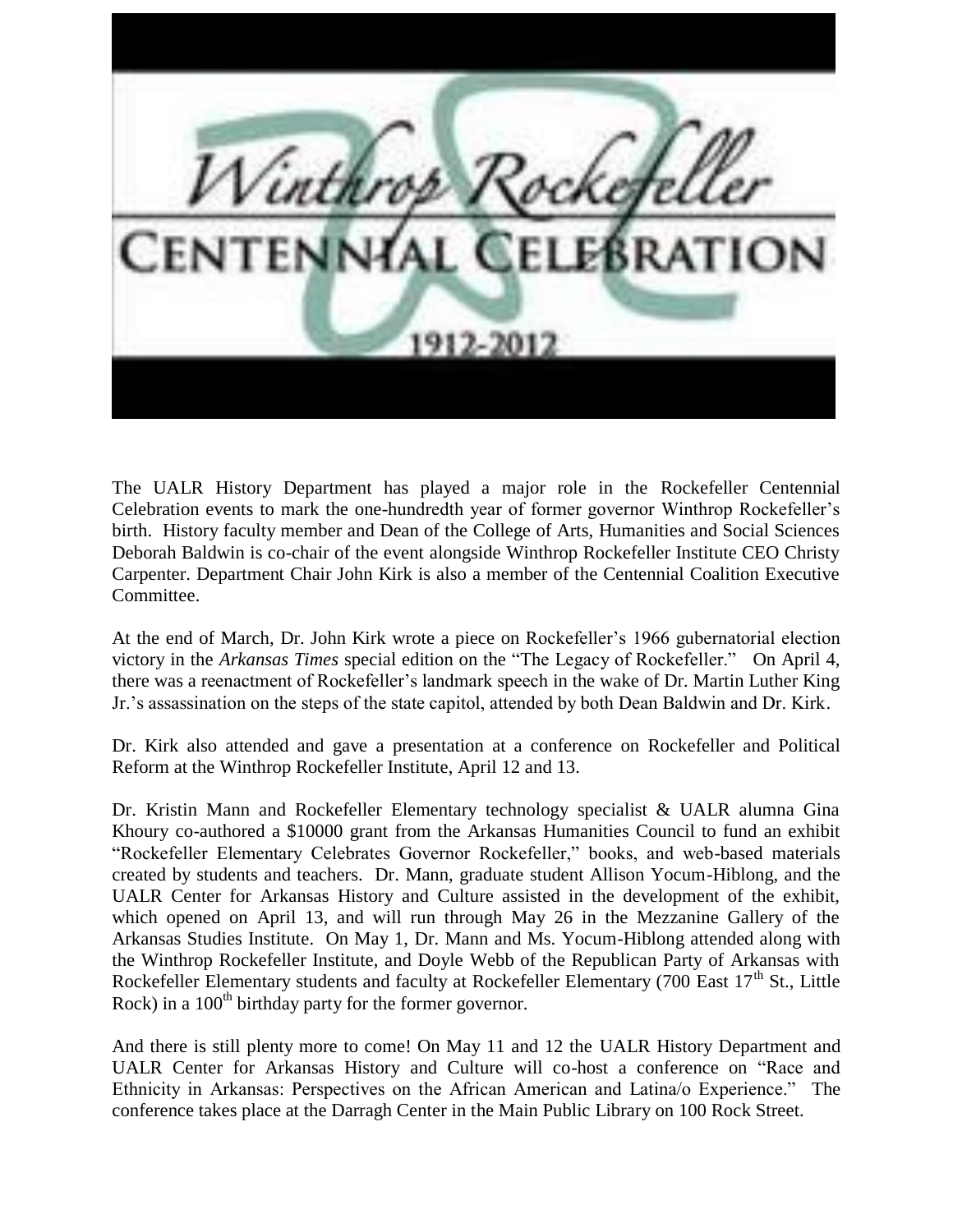Friday, May 11 (6.30 p.m.) features a plenary talk by Pulitzer Prize-winning Douglas Blackmon, author of *Slavery by Another Name,* with a reception and book-signing to follow.

May 12 (9.30-6.00 p.m.) features fourteen local and national experts on race and ethnicity in Arkansas speaking on four panels which deal with the themes of *From Slavery to Freedom in Arkansas, Women, Religion and Place in the African American Struggle, Race and Violence in Arkansas, and the Latina/o Experience in Arkansas.*

The event is free and open to the public, so come along!

## **Public History**

Students in the Department's Public History MA program won two awards this semester. Sarah Riva won the Arkansas Historical Association's Lucille Westbrook Local History Award for the best manuscript article on a local Arkansas topic. Her article "Desegregating Downtown Little Rock: The Field Reports of SNCC worker William "Bill" Hansen, October through December 1962" was written in her first semester at UALR and will be published in the Arkansas Historical Quarterly later this year. Sarah Riva and Dewey Dykes won First Prize in the Graduate Humanities Category of the UALR Research Exposition for their poster on legislation and court litigation during the Little Rock school crisis of 1957. Both Sarah and Dewey are working on MA thesis projects on civil rights in Arkansas with John Kirk.

On May 1, Alpha Epsilon Lambda, the Academic Excellence and Leadership Honor Society of Graduate and Professional Students, inducted four of our Public History graduate students into the society: Jennifer Boykin, Jennifer Pierce, Kimberly Wessels, Amanda Whitley.

#### **Faculty News**

**Edward Anson,** Professor of History, currently has two books in press, both due to be published next May, and is working on a third. He also chaired the Senate's Faculty Governance Committee, which reviews all departmental by-laws to ensure that they comply with Board and University policies, and also protects the rights of individual faculty members; is a member of the Chancellor's Undergraduate Curriculum Review Task Force, and this spring semester also in this regard served on the Humanities Task Group; and serves as a faculty senator. He gave a presentation to the University History Institute, titled, "Counter-Insurgency and the Lessons of Alexander the Great."

**Clea Bunch,** Associate Professor of History, was promoted to this rank of Associate Professor and tenured. She is currently working on a chapter about President Reagan's Middle East policy for the series *Major Problems in American Foreign Policy "A Companion to Ronald Reagan,"*  edited by Andrew Johns, for Wiley-Blackwell.

**Thomas Kaiser,** Professor of History, published, "The Public Sphere: In Search of the 'Shadowy Phantom'" in William Doyle, ed. *The Oxford Handbook of the Ancien Régime* (Oxford U. Press, 2012), 409-28; delivered a paper to the Society for French Historical Studies, "Abandoning Dynasticism and Imagining Counter-Revolution: The Nootka Sound Crisis and the Recasting of Foreign Policy in the Early French Revolution," on March 23; gave a comment on Panel "Law and Economy in the French Revolution," to the Society for French Historical Studies, on March 24; gave a public lecture, "Diamonds were not a Queen's Best Friend: Marie-Antoinette and the Diamond Necklace Affair," to CALS Thompson Library on March 27

**Jeff Kyong-McClain,** Assistant Professor Chinese History, in Spring 2012, taught World Civilization I, People's Republic of China, Asian Thought (for the Donaghey Scholars), and co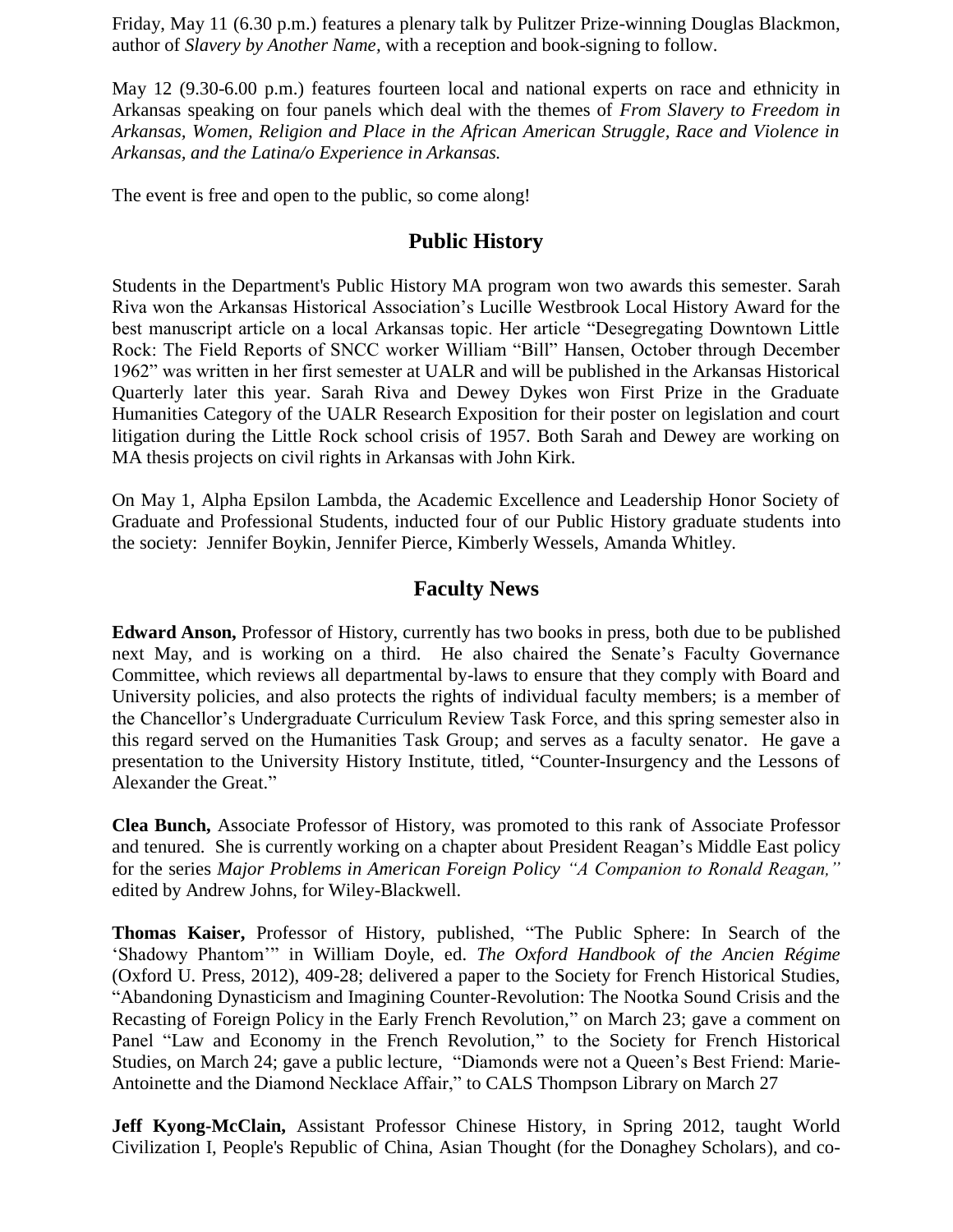taught the History and Geography of China, a class which included ten days of study in China (see related article above). He spoke at the March Evenings with History event on Arkansas-born missionary and anthropologist D.C. Graham, who will shortly have an entry in the Encyclopedia of Arkansas History & Culture. Outside of UALR, he spoke several times on China-related themes to students of the Little Rock School District and to teachers both of LRSD and other districts. On the research front, his focus was on editorial work for the volume, Chinese History in Geographical Perspective, due out in 2013, and on a paper on Tibet he is preparing for the World History Association conference this summer. A book review appeared in Church History.

**Moira Maguire,** Associate Professor of History. Her book *Precarious Childhood in Post Independence Ireland*, published by Manchester University Press, is coming out in paperback this summer.

**Kristin Mann,** Professor of History, April 27, gave a talk, entitled "Música y danzas en las entradas y misiones del norte de la Nueva España, siglos XVII-XVIII," via videoconferencing for the Seminario de Música en la Nueva España y el México Independiente at the National University of Mexico (UNAM) Instituto de Investigaciones Estéticas. Also, above, "Winthrop Rockfeller, Centennial Celebration." See also, above, "Winthrop Rockfeller, Centennial Celebration."

**Johanna Miller Lewis,** Professor of History, Associate Dean of the Graduate School, has received two grants for the Stabilization and Restoration of the Japanese American War Relocation Cemetery at Rohwer, Arkansas: \$250000 from the Japanese American Confinement Sites program for the National Park Service and \$25000 from the Darragh Foundation, Little Rock, AR. Public History grad student Tamisha Cheatham wrote the grant to the Park Service and is assisting Dr. Lewis with the project.

**Carl Moneyhon,** Professor of History, published "The Democratic Party, the Ku Klux Klan, and the Politics of Fear," in Kenneth Howell, ed., *Still the Arena of Civil War: Violence and turmoil in Reconstruction Texas. 1865-1874* (Denton: University of North Texas Press, 20120, pp. 243- 65. He has continued to be involved in a wide variety of projects related to the Civil War Sesquicentennial. This includes panels on "Did the Confederacy Ever Have a Chance?" at the Mid-America Conference on History and "The Meaning of the Civil War and Its Immediate Aftermath for Texans" for the Walter Prescott Webb Society's annual convention. He also has done film shoots for the Old State House's "Wall of Fire" exhibit and for a documentary on "David O. Dodd and the American Civil War." "The Civil War in Arkansas" was the topic for a workshop for high school teachers held at Central High School. The highpoint of the lecture season was a vicious attack upon positivist history at the Arkansas Association of College History Teachers in a lecture entitled "Searching for Johnny Reb and a Usable History: A Historian's Journey."

**Jess Porter,** Assistant Professor of Geography, published his second teaching text with Pearson in 2012. "Encounter Human Geography" utilizes digital globes and multimedia content to teach concepts of human geography. He also published "Lessons from The Dust Bowl: Human-Environment Education on the Great Plains" in the *Journal of Geography*. He gave an invited lecture on the Great Plains environment to the College of Engineering and Environmental Science at Southwest University of Science and Technology in Miangyang, China and presented at the Southwest Association of American Geographers in Austin, Texas on patterns of segregation in Little Rock. His Dust Bowl research was featured in a new program called "Worst Weather Disasters" on The Weather Channel. Lately, Jess has been working on two proposals for the National Endowment for the Humanities related to his Dust Bowl research.

**Charles Romney,** Assistant Professor of History and Coordinator of the Public History Masters Program, gave a talk in the "Evenings with History" series on human rights in March. During the